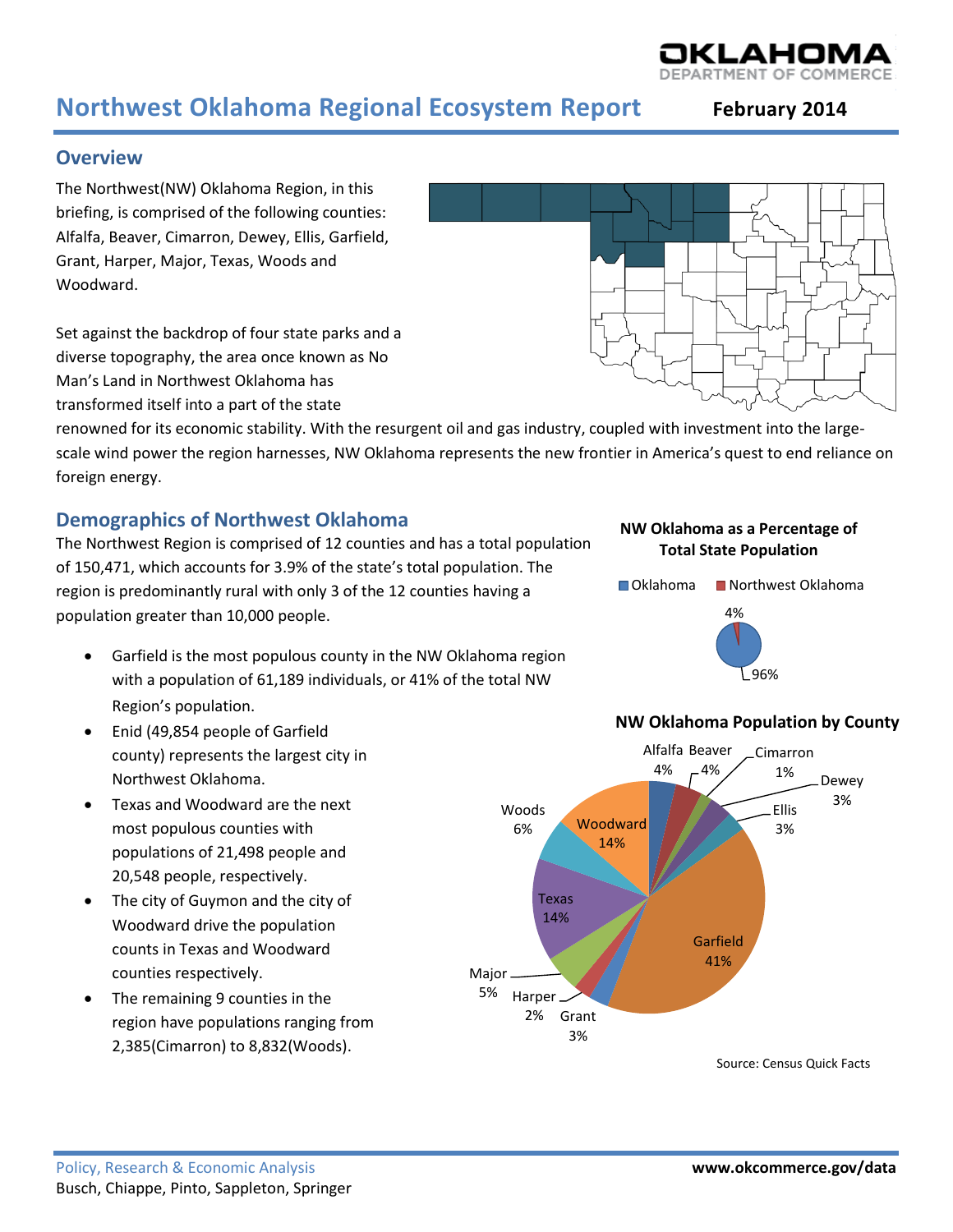

#### **Population Breakdown by Race/Ethnicity**

- NW Oklahoma has a significant white population making up 80.2% of the total population in the area, which is 12.3 percentage points higher than the state composition.
- Hispanics are the second most populous ethnic group in the area with 11.7% of total population compared to the state average of 9.3%.
- The three other groups measured all had total populations less than the state averages. Black and Native American populations were 1.6% and 2.7% of total population in the area. Both of which were greater than 5 percentage points less than state averages.



81%

#### **Age and Sex Data for Northwest Oklahoma**

- With 50.9% of the population in Northwest Oklahoma being male, it has a higher proportion of males living in the region when compared to the state (49.6%).
- Conversely, the state has a higher proportion of females (50.4%) than Northwest Oklahoma (49.1%).
- The age range breakdown by percentage of population is very similar across both NW Oklahoma and statewide. With 19 and under making up more than a quarter of the population in NW Oklahoma and statewide the opportunity to have a well-educated workforce will exist for both the short and long-term.



# **NW Oklahoma Age/Sex Data by Percentage of the Population**



Source: EMSI 2013.4

# **Oklahoma Age/Sex Data by Percentage of the Population**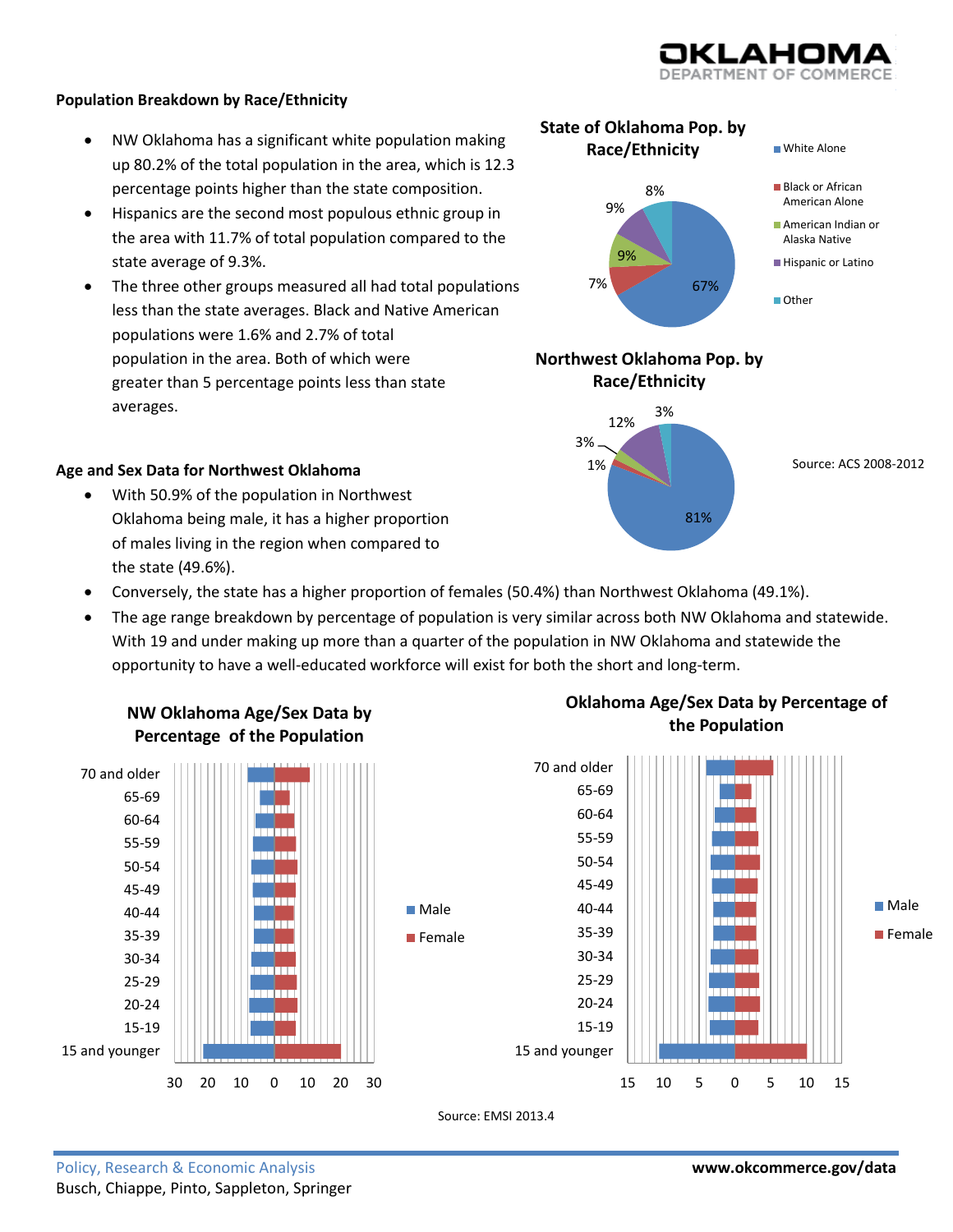# AHOI

# **Age by Race/Ethnicity**

Race and ethnicity are unique data sets in that a person can be white alone (race) and Hispanic (ethnicity) or black alone (race) and Hispanic (ethnicity). Of course a person can be of two or more races as well such as white and black. However, for race and ethnicity, to get the total amount of people in a region, ethnicities may not be added to race as the result would be greater than the

population of a region.

- As may be seen in the
	- accompanying chart, race and ethnicity statistics indicate a large proportion of Hispanics in NW Oklahoma in younger age categories.
- Hispanics make up 20% or greater of the population in ages 29 and younger. For perspective, the highest other race/ethnicity besides white or Hispanic in any age group is black(alone) in the 20-24 age range at 4.2% of population.



**Hispanics and Whites as Percentages of Population in NW Oklahoma by Age Group**

 Educators and job training providers would be well-served to have workforce services in place for Hispanic individuals as they age and become increasingly active participants in the NW Oklahoma workforce.

# **Educational Attainment**

- Over 70% of people that live in NW Oklahoma have at least a High School Diploma.
- Northwest Oklahoma has a higher proportion of people 25 years old and older whose highest level of formal education was a high school diploma or lower.
- Governor Fallin's emphasis on postsecondary education and the Career Tech initiative could increase the opportunity for students to take advantage of the educational opportunities that exist in NW Oklahoma in both the short and long-term future.

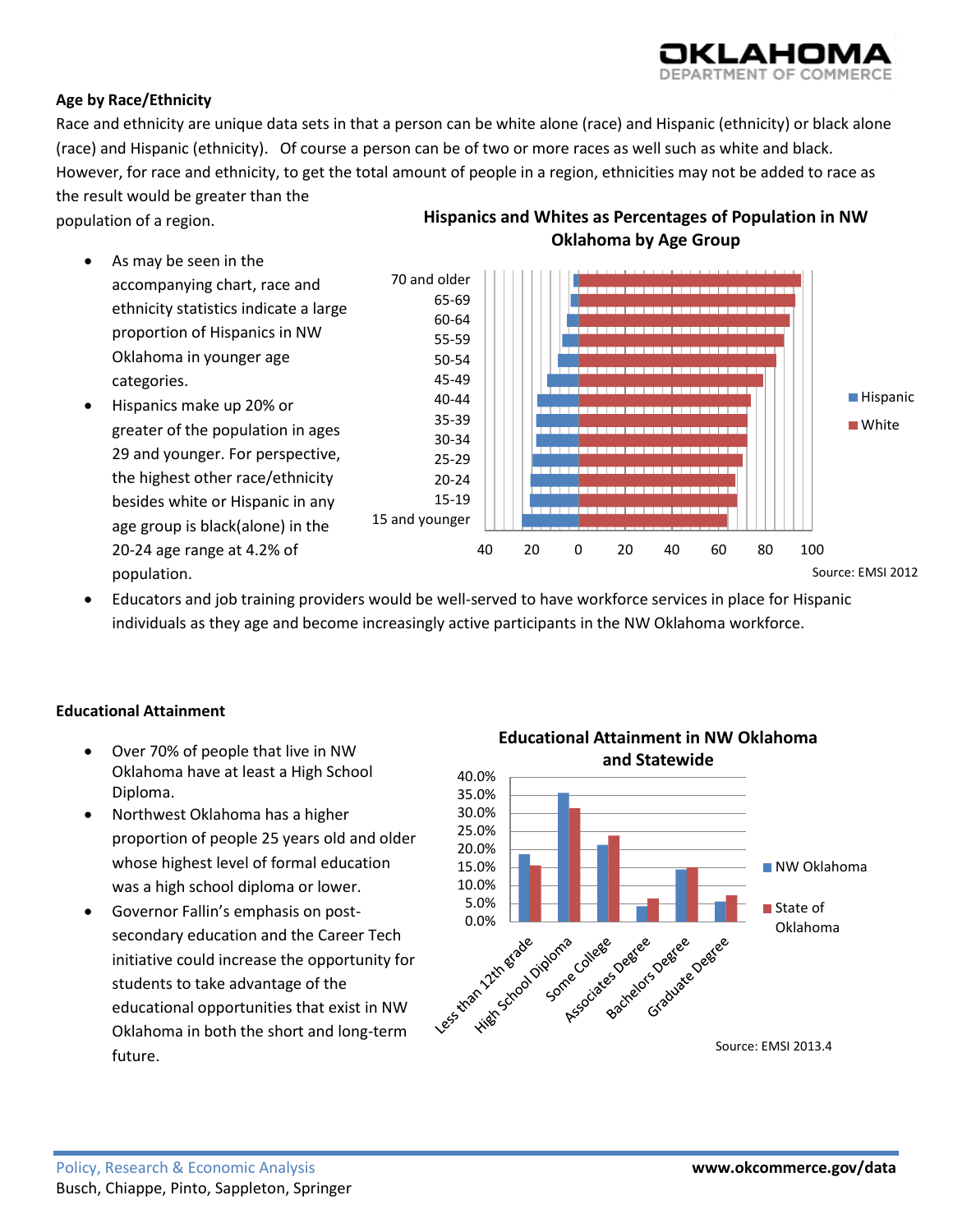# **Northwest Oklahoma Educational Assets**

Career Techs, colleges and universities in Northwest Oklahoma are instrumental to develop the workforce. They are assets that allow the region and the rest of the state to supply the organizations and companies in Northwest Oklahoma with the labor and skills necessary to keep them operational and competitive in a global economy.

## **Career Techs**

- **Autry Technology Center**(Enid): Autry educated over 750 students in 2011-2012. 421 of these students were adults, while 347 of them were high school students. Autry offered 715 classes across a wide range. 94% of the student body went onto to further education or to a job related to their field of study.
- **High Plains Technology Center**(Woodward): High Plains educated 259 full time students in 2011-2012. 153 of which were still in high school, while 106 were adult students. 93% of students continued on to further education or to a job related to their field of study.
- **Northwest Technology Center**(Alva & Fairview):Northwest educated 210 full time students during 2011-2012. 128 of them were high school students while 82 were adults. 93% of students continued on to further education or to a job related to their field of study.

#### **Universities and Colleges**

In addition to the Career Techs, there are 4 Universities/Colleges with 6 campuses located in the Northwest Region.

- Embry-Riddle Aeronautical University(Vance Air Force Base)
- Northern Oklahoma College(Enid)
- Northwestern Oklahoma State University(Alva, Enid, Woodward)
- Oklahoma Panhandle State University(Goodwell)

**Trend:** In 2012-2013 there were 861 Associates degrees and Certificates awarded at the three public universities/colleges the region. In that same time period, 564 Bachelor's degrees or higher level degrees were awarded across the three public universities/colleges in the region.

\*Data provided by the Oklahoma State Regents for Higher Education

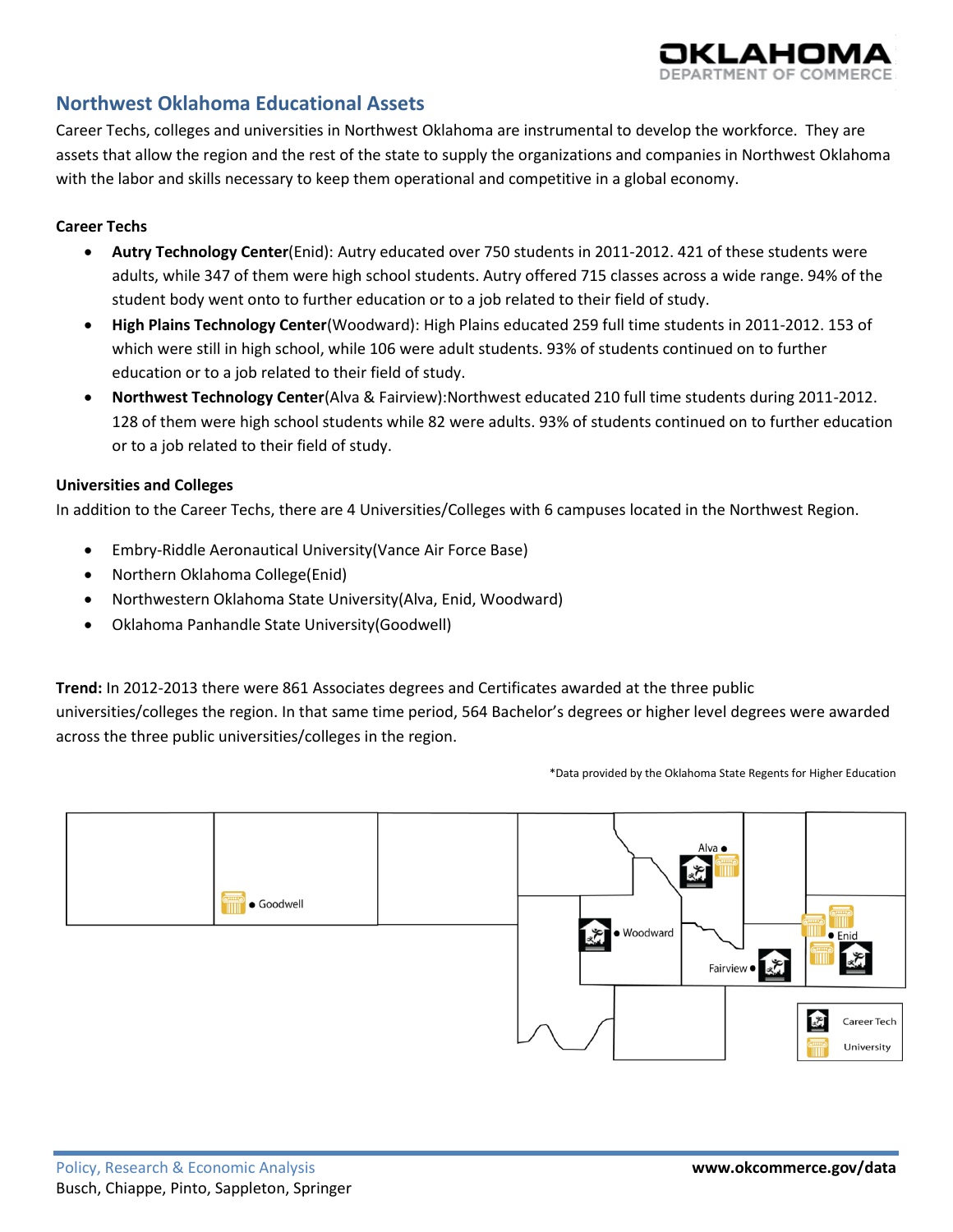

#### **NW Oklahoma's Role in Filling the Educational Gap in the State**

- A high proportion (54.4%) of Northwest Oklahoma's population aged 25 years and older have a maximum educational attainment being a high school diploma.
- Job projections for new jobs by 2020 indicate that a high proportion (54.9%) of the jobs will need postsecondary training or an Associate's degree.
- This gap between current educational attainment and future requirements for jobs represents an opportunity for Career Techs and colleges in NW Oklahoma.
- Values in the graph are calculated by the total number of each occupation's educational requirement, divided by the total number of occupations.



#### **NW Oklahoma Educational Gap for New Jobs**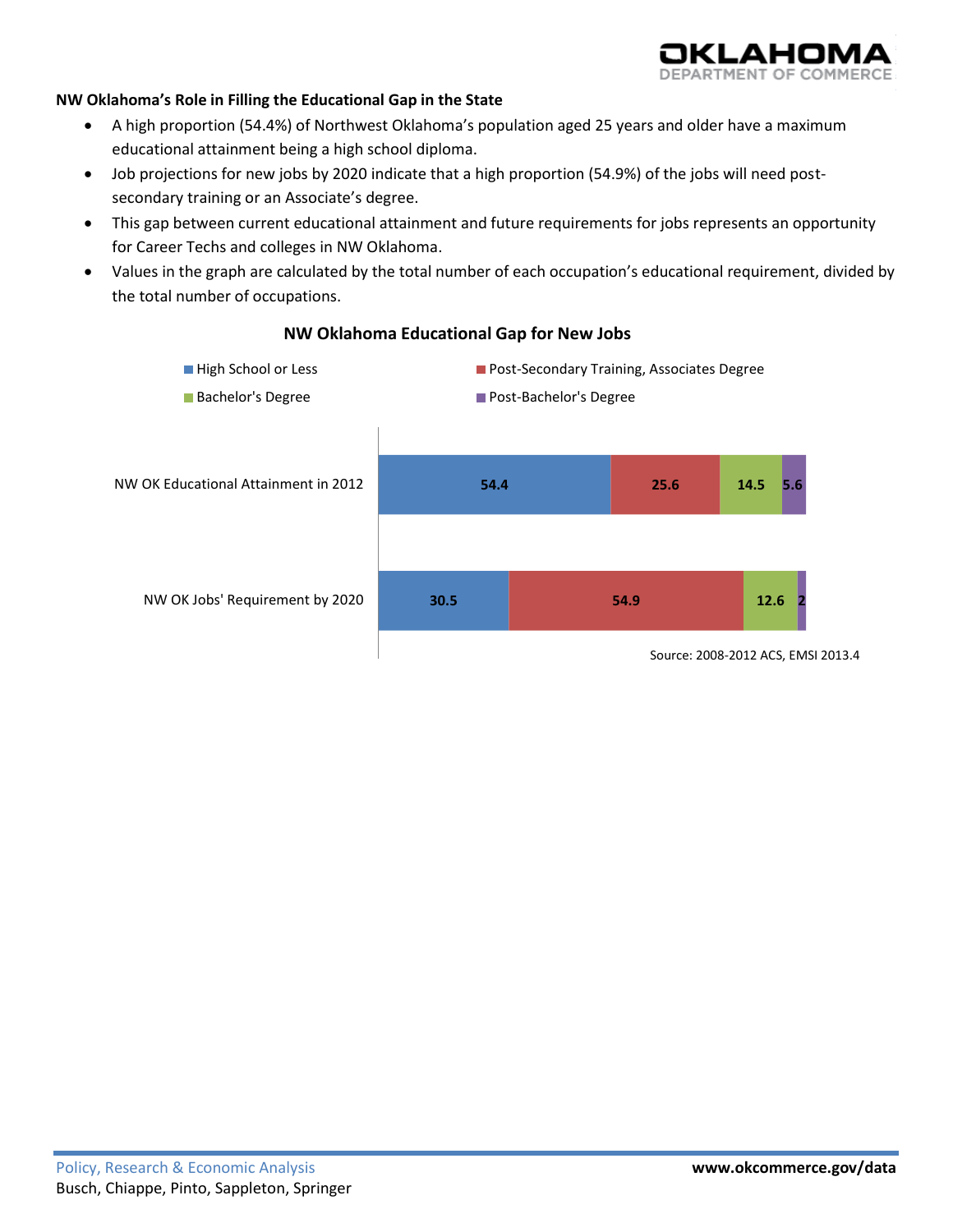

# **Commuting Data**

- Much of the commerce occurring in NW Oklahoma is driven by Garfield County. Neighboring counties Alfalfa, Grant and Major have 3 of the 5 highest percentages of commuters that go out of county but stay in region, the largest county by percentage that these counties workers commute to is Garfield.
- As a percentage of the whole, an overwhelming number of commuters stay in county throughout the NW region, over 87%. Given the stronghold the agriculture industry has on this region it is not surprising that there is little inter-region commuting, only 7%, as many individuals likely work either on their own property or on property close to their home.
- Three of the four counties in the region that are home to Career Techs have the highest percentage of individuals that stay in county for their employment. This would seem to be correlated to the centers of commerce that exist in Alva, Enid and Woodward.

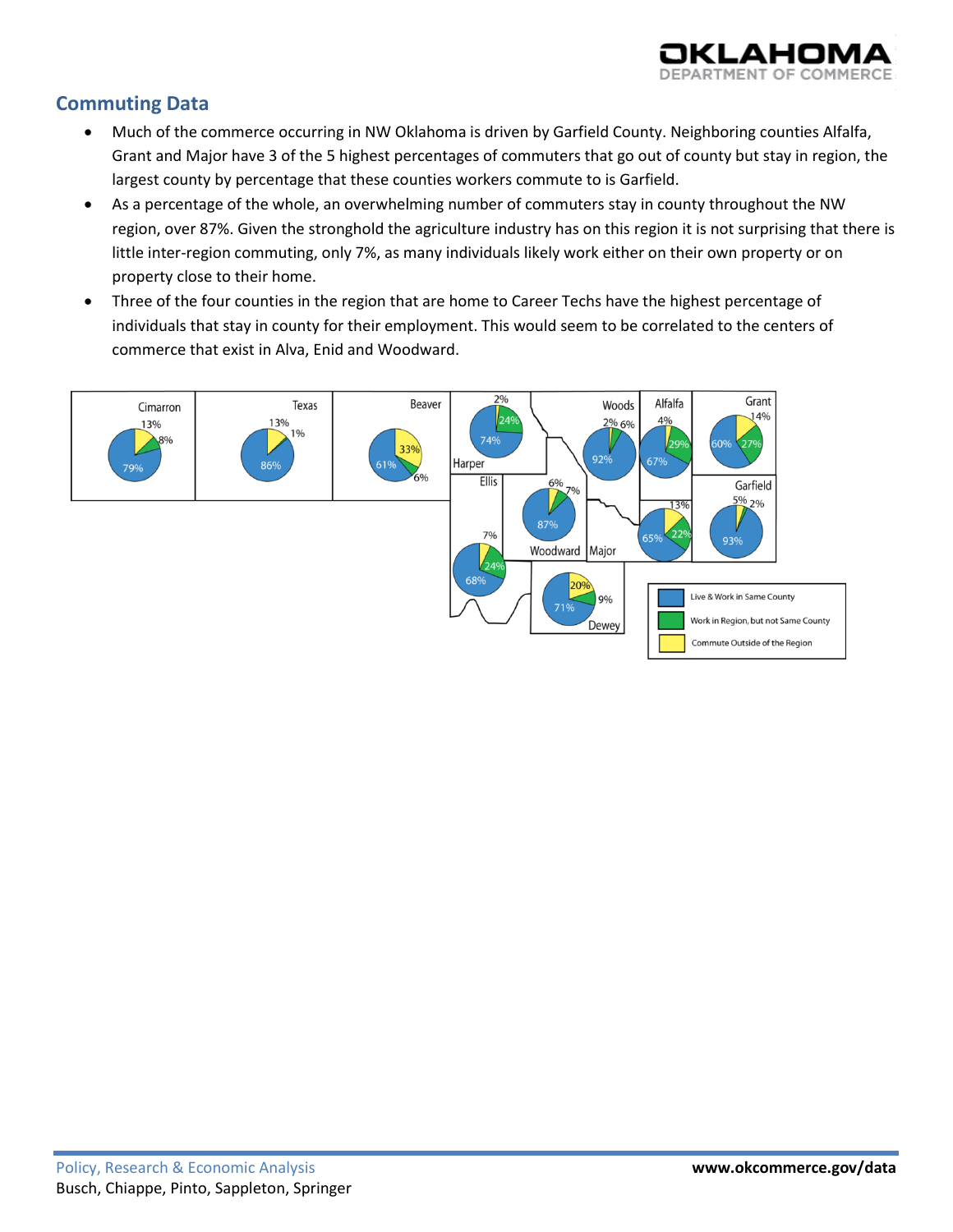# **Economic Data**

Employment and unemployment numbers have both reflected positively on the economy in NW Oklahoma. Texas County is the only county with an unemployment rate higher than 5.0% at 5.1%. The lowest unemployment rate in the region is Ellis County at 2.8%.

# **Unemployment Rate**

 Compared to the national average, the unemployment rate in NW Oklahoma has been significantly lower. The NW Oklahoma economy showed strong resiliency

> Texas Harper Major Beaver Woods Ellis Alfalfa

during the recession, never breaching 6.0% unemployment, and a generally declining unemployment trend has existed since 2010.

- Oklahoma and NW Oklahoma compare favorably to the national unemployment rate, NW Oklahoma has consistently aided in lowering Oklahoma's unemployment rate compared to the national average.
- As of November 2013 Oklahoma had the 13<sup>th</sup> lowest unemployment rate in the country, at 5.4%. NW Oklahoma's unemployment rate in November of 2013, as a region, was 3.3%.



- Across all industries, the average annual salary in NW Oklahoma was \$45,300 in the first quarter of 2014.
- This is approximately \$3,500 less than the state average annual salary of \$48,800 as of the first quarter of 2014.
- Of the 12 counties in NW Oklahoma, Woodward County has the highest average wages at \$52,500, which is approximately \$3,700 higher than state average.



36,600 39,700 41,700 42,500 43,600 45,200 45,800



# **County-by-County Salaries**



**5 Year Unemployment Rate Trend**



52,500

Source: BLS(LAUS)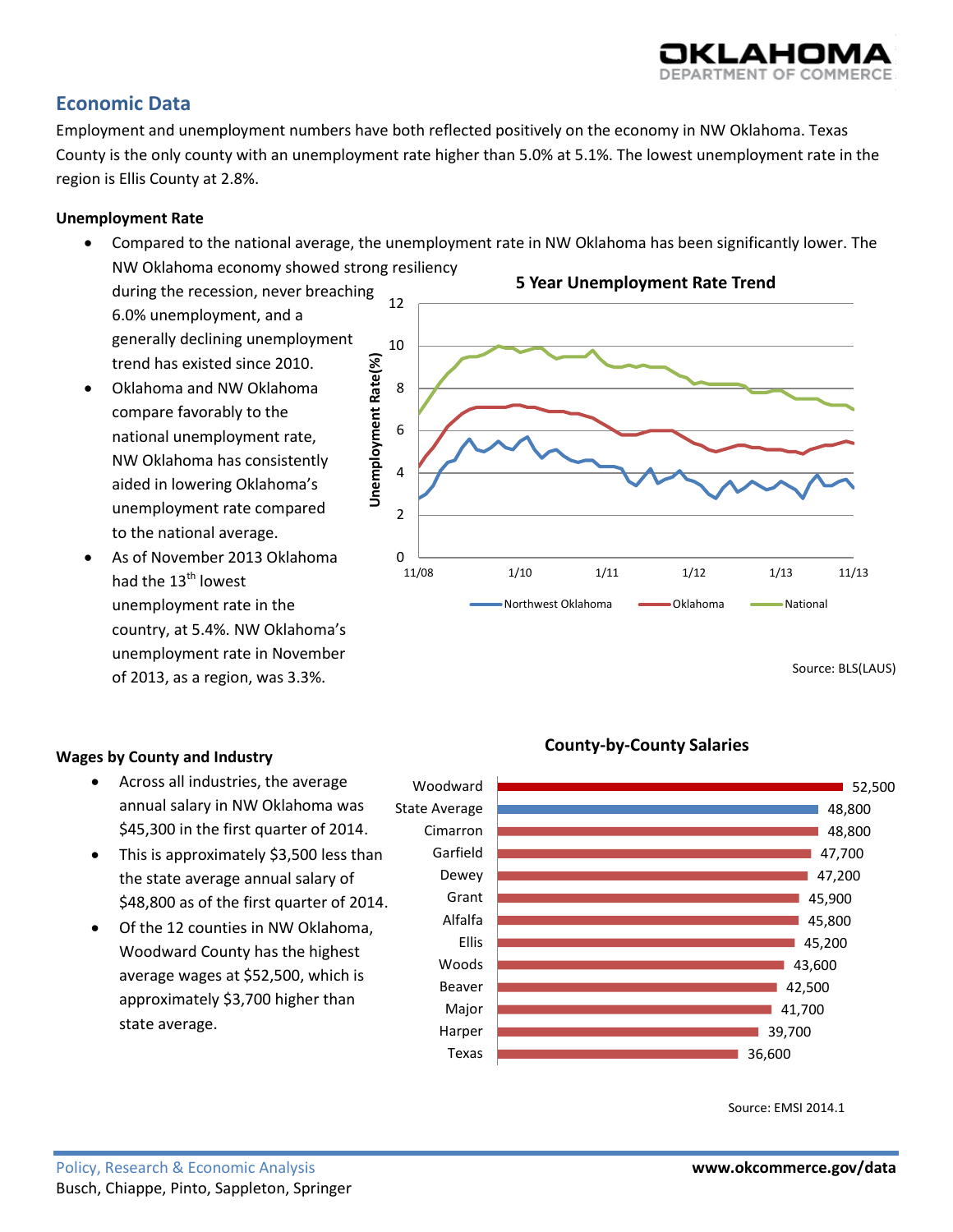

- Most industries in NW Oklahoma have average yearly earnings when compared to the state.
- Two industries run counter to this trend the Agricultural & Food Processing Industry and the Transportation & Warehousing Industry.



The agricultural food processing industry pays approximately \$5,000 higher annual wages in the NW Region

Given both the importance of the industry to the global economy and the price margins in place those undertaking the task of both transporting and warehousing oil and gas receive a higher amount of pay in NW Oklahoma than elsewhere in the state.

highlights the role the oil and gas industry plays in NW Oklahoma.

Source: EMSI 2013.4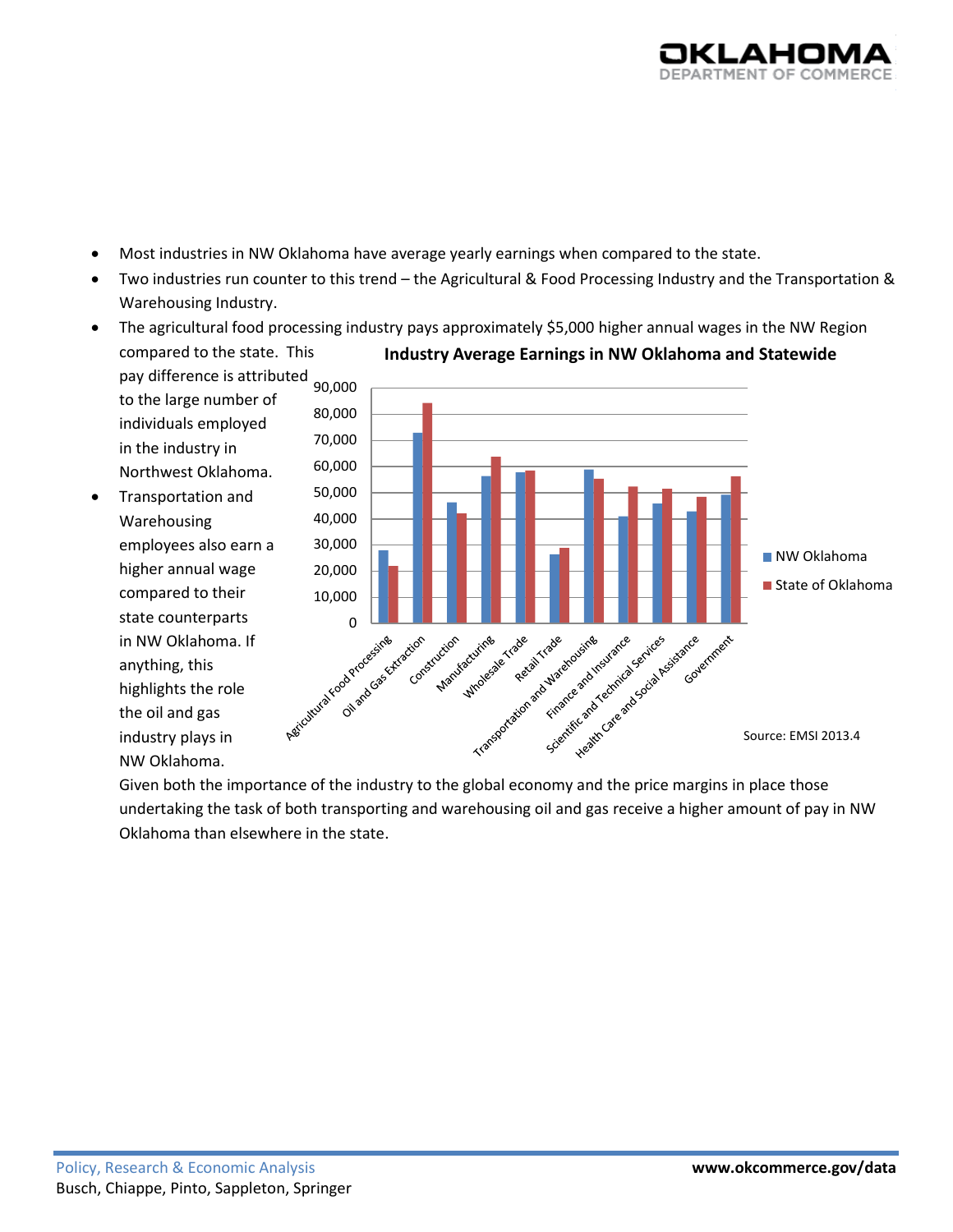# **Major Employers in Northwest Oklahoma**

In the past 3 years, the Northwest Region has had **several significant new business investments and expansions** including Koch Industries (\$1 billion investment), Northstar Agri Industries, Pelagic Tank, and AdvancePierre Foods. The table below lists some of the region's major employers.

| <b>Name of Company:</b>                | Location: | Industry:                                | <b>Employees:</b> |
|----------------------------------------|-----------|------------------------------------------|-------------------|
| Seaboard Foods LP                      | Guymon    | Hog and Pig Farming                      | 5000-5500         |
| Vance Air Force Base**                 | Enid      | Government                               | 2500-3000         |
| AdvancePierre Food Co                  | Enid      | <b>Meat Processing</b>                   | 2000-2500         |
| Walmart                                | Multiple  | <b>Retail Trade</b>                      | 1000-1500         |
| Integris Health Center                 | Enid      | <b>Health Care and Social Assistance</b> | 1000-1500         |
| <b>Enid Public Schools</b>             | Enid      | Education                                | 1000-1500         |
| Parrish Enterprises                    | Enid      | Mftg. Industrial Machinery               | 600-1000          |
| CSC Applied Technologies***            | Enid      | Prof., Science, Tech. Services           | 600-1000          |
| St. Mary's Regional Medical Center     | Enid      | <b>Health Care and Social Assistance</b> | 600-1000          |
| <b>Continental Resources</b>           | Enid      | Oil and Gas Extraction                   | 400-600           |
| <b>Marsau Enterprises</b>              | Enid      | <b>Wholesale Trade</b>                   | 400-600           |
| Two Rivers Pipeline & Construction     | Enid      | Construction                             | 400-600           |
| Patterson UTI Drilling                 | Woodward  | Oil and Gas Extraction                   | 200-400           |
| Hamm Management/Services               | Multiple  | <b>Transportation and Warehousing</b>    | 200-400           |
| Guymon Public Schools                  | Guymon    | Education                                | 400-600           |
| Woodward Independent School District   | Woodward  | Education                                | 400-600           |
| <b>Key Energy Services</b>             | Multiple  | Oil and Gas Extraction                   | 400-600           |
| Beaver Express Service, LLC            | Woodward  | <b>Transportation and Warehousing</b>    | 200-400           |
| <b>Cudd Pressure Control</b>           | Woodward  | Oil and Gas Extraction                   | 200-400           |
| <b>Hitch Enterprises</b>               | Guymon    | Beef Cattle Ranching and Farming         | 200-400           |
| Woodward Hospital                      | Woodward  | <b>Health Care and Social Assistance</b> | 200-400           |
| Terra International(Oklahoma) Inc.     | Woodward  | Nitrogenous Fertilizer Mftg.             | 200-400           |
| <b>Liberty Pressure Pumping</b>        | Woodward  | Oil and Gas Extraction                   | 200-400           |
| Northwestern Oklahoma State University | Alva      | Education                                | 200-400           |
| <b>SandRidge Operating</b>             | Alva      | Oil and Gas Extraction                   | 200-400           |
| Gefco                                  | Enid      | Oil and Gas Field Ops. Mftg.             | 100-200           |
| <b>Central National Bank and Trust</b> | Enid      | <b>Finance and Insurance</b>             | 100-200           |
| Alva Independent School District       | Alva      | Education                                | 100-200           |
| Oklahoma Panhandle State University    | Goodwell  | Education                                | 100-200           |
| Archer-Daniels-Midland                 | Multiple  | <b>Flour Manufacturing</b>               | 100-200           |
| Northern Oklahoma College              | Enid      | Education                                | 100-200           |
| <b>Bennett Construction</b>            | Beaver    | Construction                             | 100-200           |
| <b>Share Medical Center</b>            | Alva      | <b>Health Care and Social Assistance</b> | 100-200           |
| Koch Nitrogen Company                  | Enid      | Nitrogenous Fertilizer Mftg.             | 100-200           |
| Gonzales Welding & Construction Inc    | Medford   | Construction                             | 100-200           |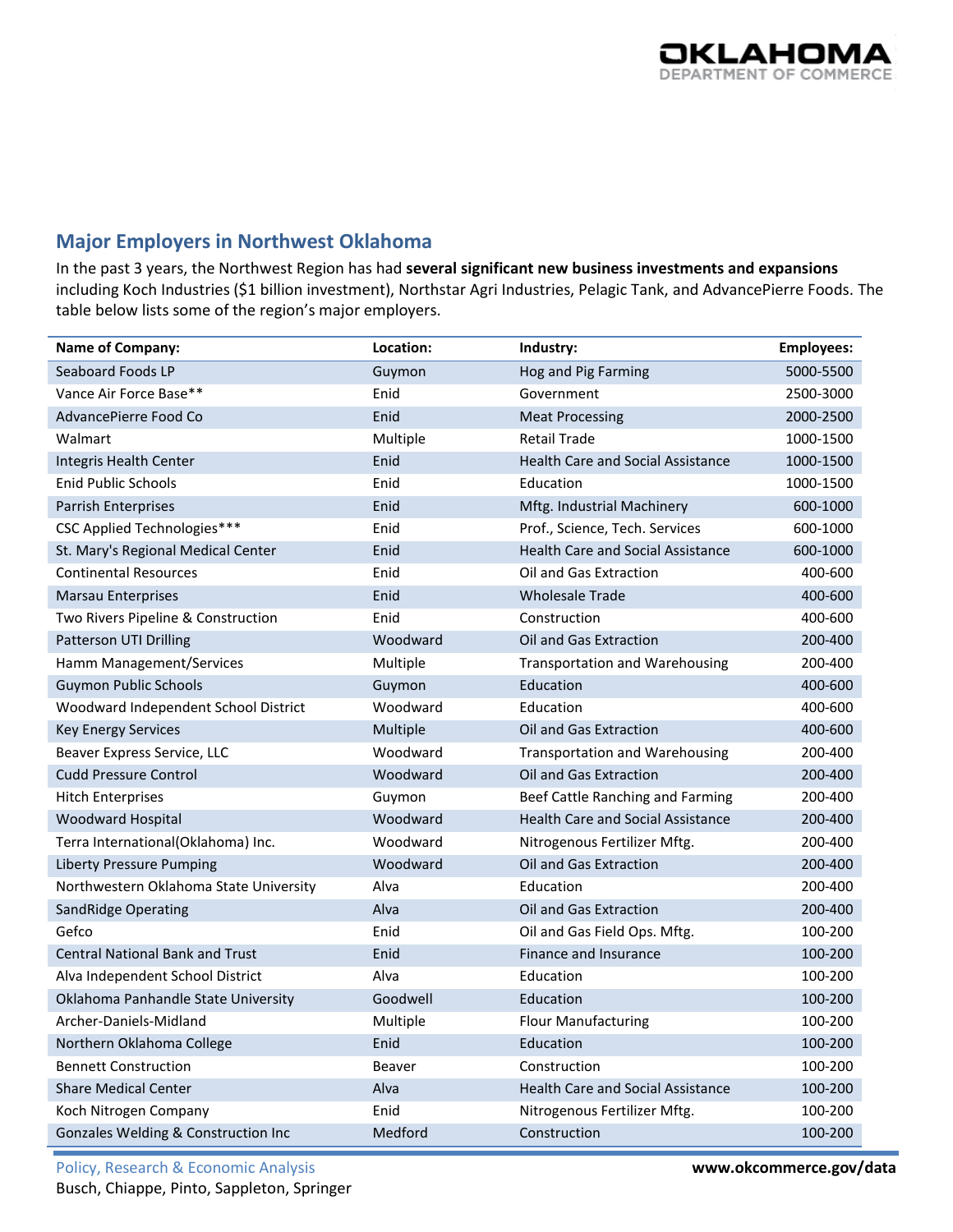\*\*Vance's employment is made up of 1200 Active/Reserved Duty military members and 1300 federal civilian, contractor and private employees.

\*\*\*CSC Applied Technologies employment number may overlap with employment numbers at Vance AFB. Source: OneSource/Lexis

# **Ecosystems Impact in Northwest Oklahoma on Occupations and Salaries**

The Oklahoma Department of Commerce identified five ecosystems in Oklahoma that are important to the economy to generate wealth, have employment growth potential, or where the state has a competitive advantage. In each ecosystem, there are critical occupations that are necessary for future growth and advancement. In addition to the five statewide ecosystems, there are ecosystems at the regional level that are important for regional economies. Two of these regional ecosystems are Construction and Health Care.

# **Aerospace & Defense**

There are 3,474 jobs in the Aerospace & Defense Ecosystem in NW Oklahoma with average earnings of \$59,600.

The table below highlights some of the critical occupations for the Aerospace & Defense ecosystem in Northwest Oklahoma. These are occupations that are important for the ecosystem to thrive in Northwest Oklahoma but the totals in the table do not necessarily indicate that the occupations listed are employed within the Aerospace & Defense ecosystem.

There are approximately 3,700 people in Northwest Oklahoma employed in the critical occupations below. As a projection of demand, it is estimated that there will be more than 200 annual openings in occupations demanded be the Aerospace & Defense ecosystem in Northwest Oklahoma and that by 2020 total employment will grow to more than 4,200 jobs. This growth is not solely due to the Aerospace & Defense ecosystem.

| <b>SOC</b> | <b>Description</b>                                               | <b>Median</b><br><b>Hourly</b><br><b>Earnings</b> | <b>Education Level</b>                               |
|------------|------------------------------------------------------------------|---------------------------------------------------|------------------------------------------------------|
| 11-1021    | <b>Computer User Support Specialists</b>                         | \$15.77                                           | Associate's degree                                   |
| 13-2011    | <b>Electrical and Electronics Drafters</b>                       | \$21.90                                           | Associate's degree                                   |
| 15-1151    | <b>Accountants and Auditors</b>                                  | \$23.64                                           | Bachelor's degree                                    |
| 17-2051    | <b>Civil Engineers</b>                                           | \$40.86                                           | Bachelor's degree                                    |
| 17-2071    | <b>Electrical Engineers</b>                                      | \$31.70                                           | Bachelor's degree                                    |
| 17-2112    | <b>Industrial Engineers</b>                                      | \$45.26                                           | Bachelor's degree                                    |
| 17-2141    | <b>Mechanical Engineers</b>                                      | \$28.93                                           | Bachelor's degree                                    |
| 17-3012    | <b>General and Operations Managers</b>                           | \$36.77                                           | Bachelor's or higher degree, plus work<br>experience |
| 49-2091    | Mobile Heavy Equipment Mechanics, Except<br>Engines              | \$18.71                                           | Long-term on-the-job training                        |
| 49-3011    | <b>Industrial Machinery Mechanics</b>                            | \$28.10                                           | Long-term on-the-job training                        |
| 49-3042    | <b>Machinists</b>                                                | \$17.29                                           | Long-term on-the-job training                        |
| 49-9021    | <b>Avionics Technicians</b>                                      | \$21.82                                           | Postsecondary non-degree award                       |
| 49-9041    | Aircraft Mechanics and Service Technicians                       | \$22.38                                           | Postsecondary non-degree award                       |
| 51-4041    | Heating, Air Conditioning, and Refrigeration<br><b>Mechanics</b> | \$18.75                                           | Postsecondary non-degree award                       |
| 51-4121    | Welders, Cutters, Solderers, and Brazers                         | \$16.04                                           | Postsecondary non-degree award                       |

#### **Critical Occupations in Aerospace & Defense in NW Oklahoma**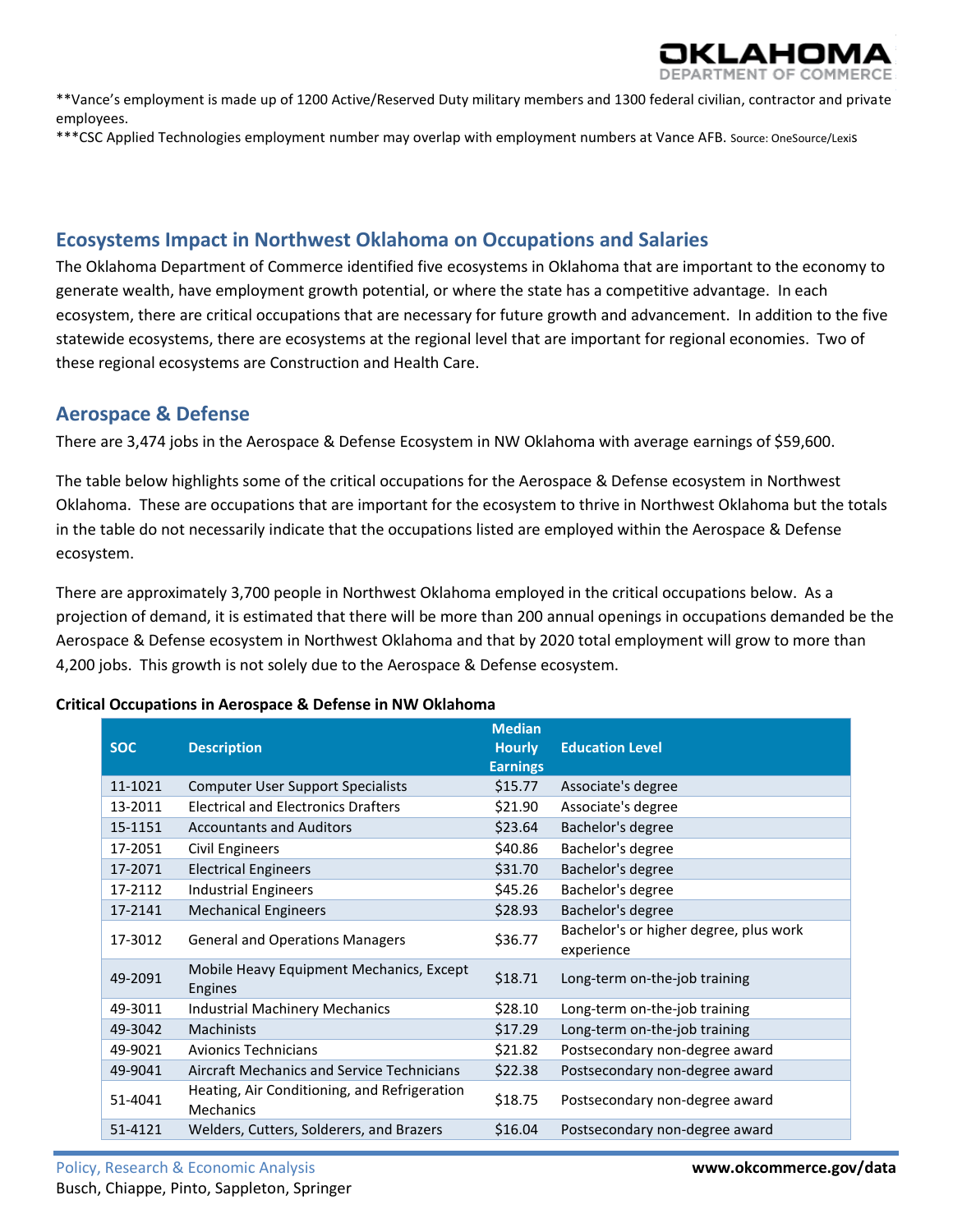

#### Source: EMSI

As previously mentioned, the critical occupations above are necessary for the Aerospace & Defense ecosystem to thrive. Just as important, these critical occupations are necessary for other industries as well. Other industries that demand these occupations include Engineering Services, Crude Petroleum & Natural Gas Extraction, and Oil & Gas Field Machinery Manufacturers among others in Northwest Oklahoma.

### **Agriculture & Bioscience**

There are 14,837 jobs in the Agriculture & Bioscience ecosystem in NW Oklahoma with average earnings of \$37,700.

The table below highlights some of the critical occupations for Agriculture & Bioscience ecosystem in Northwest Oklahoma. These are occupations that are important for the ecosystem to thrive in Northwest Oklahoma but the totals in the table do not necessarily indicate that the occupations listed are employed within the Agriculture & Bioscience ecosystem.

There are approximately 10,400 people in Northwest Oklahoma employed in the occupations below. This does not mean that the people employed in the occupations are employed solely in the Agriculture & Bioscience ecosystem.

#### **Occupations in Agriculture & Bioscience in NW Oklahoma**

| <b>SOC</b>                               | <b>Description</b>                                         | <b>Median Hourly</b><br><b>Earnings</b> | <b>Education Level</b>                               |
|------------------------------------------|------------------------------------------------------------|-----------------------------------------|------------------------------------------------------|
| 17-2051                                  | <b>Civil Engineers</b>                                     | \$40.86                                 | Bachelor's degree                                    |
| 11-1021                                  | <b>General and Operations Managers</b>                     | \$36.77                                 | Bachelor's or higher degree, plus work<br>experience |
| 11-3051                                  | <b>Industrial Production Managers</b>                      | \$38.55                                 | Bachelor's or higher degree, plus work<br>experience |
| 29-1131                                  | Veterinarians                                              | \$22.07                                 | First professional degree                            |
| 49-3041                                  | Farm Equipment Mechanics and Service<br><b>Technicians</b> | \$13.58                                 | Long-term on-the-job training                        |
| 49-9041                                  | Industrial Machinery Mechanics                             | \$28.10                                 | Long-term on-the-job training                        |
| 51-3021                                  | <b>Butchers and Meat Cutters</b>                           | \$10.83                                 | Long-term on-the-job training                        |
| 51-8091                                  | <b>Chemical Plant and System Operators</b>                 | \$32.96                                 | Long-term on-the-job training                        |
| 51-3023                                  | <b>Slaughterers and Meat Packers</b>                       | \$8.84                                  | Moderate-term on-the-job training                    |
| 51-9061                                  | Inspectors, Testers, Sorters, Samplers, & Weighers         | \$21.54                                 | Moderate-term on-the-job training                    |
| 45-2091                                  | <b>Agricultural Equipment Operators</b>                    | \$32.94                                 | Short-term on-the-job training                       |
| 51-3022                                  | Meat, Poultry, and Fish Cutters and Trimmers               | \$10.36                                 | Short-term on-the-job training                       |
| 53-3032                                  | Heavy and Tractor-Trailer Truck Drivers                    | \$17.66                                 | Short-term on-the-job training                       |
| 53-7051                                  | Industrial Truck and Tractor Operators                     | \$14.40                                 | Short-term on-the-job training                       |
| 11-9013<br>$C_{\text{AllFCA}}$ , $E$ MCI | Farmers, Ranchers, and Other Agricultural<br>Managers      | \$12.99                                 | Work experience in a related occupation              |

Source: EMSI

As previously mentioned, these occupations are necessary for the Agriculture & Bioscience ecosystem to thrive. Just as important, they are necessary for other industries as well. Other industries that demand these occupations include General Freight Trucking, Nitrogenous Fertilizer Manufacturing, and Grain Merchant Wholesalers among others in Northwest Oklahoma.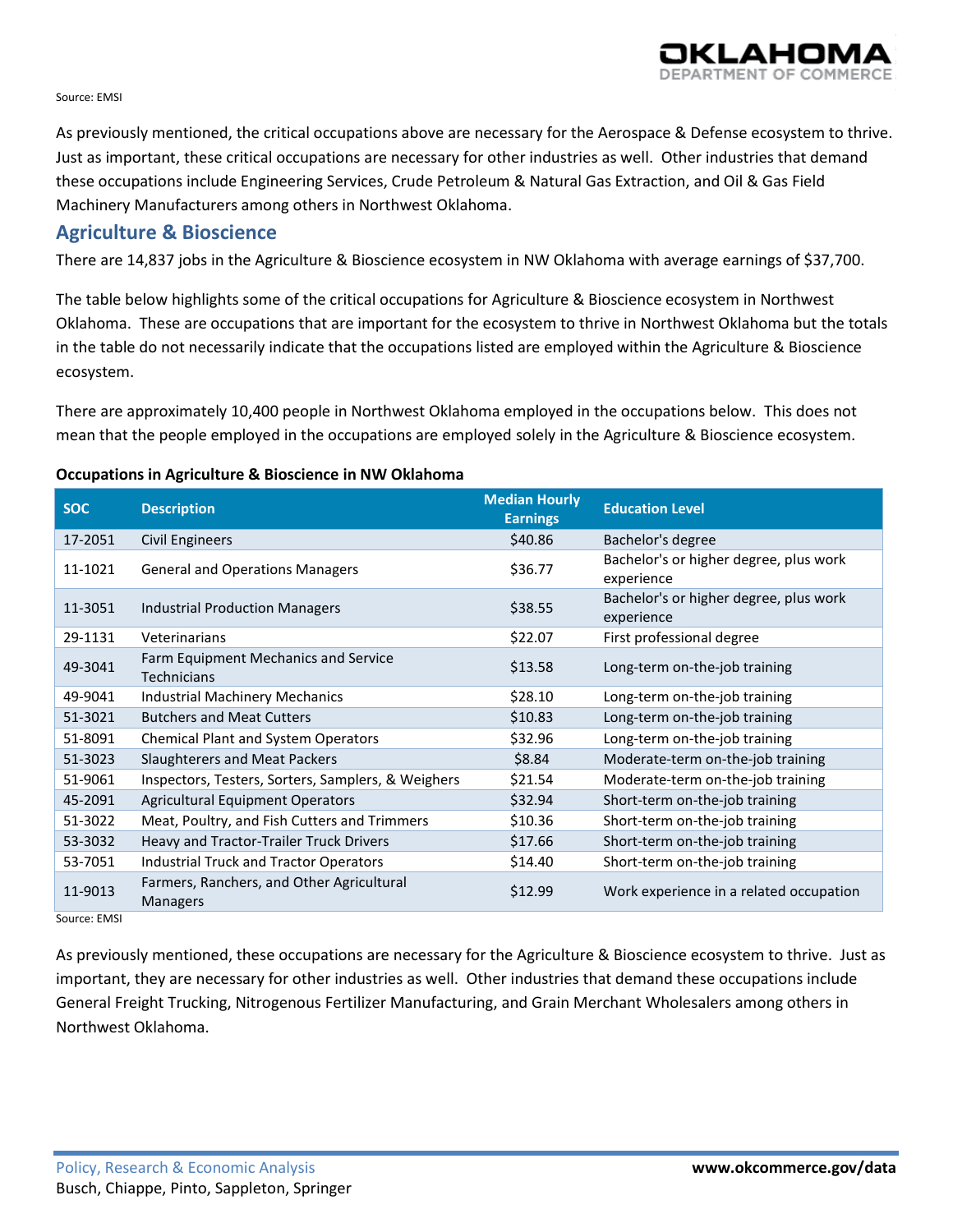

# **Energy**

There are 7,788 jobs in the Energy Ecosystem in NW Oklahoma with average earnings of \$87,900

The table below highlights some of the critical occupations for the Energy ecosystem in Northwest Oklahoma. These are occupations that are important for the ecosystem to thrive in Northwest Oklahoma but the totals in the table do not necessarily indicate that the occupations listed are employed within the Energy ecosystem.

There are approximately 7,400 people in Northwest Oklahoma employed in the critical occupations below. This does not mean that the people employed in the occupations are employed solely in the Energy ecosystem.

#### **Occupations in the Energy Ecosystem in NW Oklahoma**

|            |                                                                          | <b>Median</b>   |                                                      |
|------------|--------------------------------------------------------------------------|-----------------|------------------------------------------------------|
| <b>SOC</b> | <b>Description</b>                                                       | <b>Hourly</b>   | <b>Education Level</b>                               |
|            |                                                                          | <b>Earnings</b> |                                                      |
| 17-2171    | Petroleum Engineers                                                      | \$53.06         | Bachelor's degree                                    |
| 19-2042    | Geoscientists, Except Hydrologists and Geographers                       | \$49.77         | Bachelor's degree                                    |
| 11-1021    | <b>General and Operations Managers</b>                                   | \$36.77         | Bachelor's or higher degree, plus work<br>experience |
| 47-2152    | Plumbers, Pipefitters, and Steamfitters                                  | \$14.74         | Long-term on-the-job training                        |
| 49-3042    | Mobile Heavy Equipment Mechanics, Except<br><b>Engines</b>               | \$18.71         | Long-term on-the-job training                        |
| 49-9041    | <b>Industrial Machinery Mechanics</b>                                    | \$28.10         | Long-term on-the-job training                        |
| 51-8092    | <b>Gas Plant Operators</b>                                               | \$23.76         | Long-term on-the-job training                        |
| 51-8093    | Petroleum Pump System Operators, Refinery<br>Operators, and Gaugers      | \$23.41         | Long-term on-the-job training                        |
| 47-2073    | Operating Engineers and Other Construction<br><b>Equipment Operators</b> | \$17.31         | Moderate-term on-the-job training                    |
| 47-5012    | Rotary Drill Operators, Oil and Gas                                      | \$22.21         | Moderate-term on-the-job training                    |
| 47-5013    | Service Unit Operators, Oil, Gas, and Mining                             | \$18.88         | Moderate-term on-the-job training                    |
| 47-5071    | Roustabouts, Oil and Gas                                                 | \$16.50         | Moderate-term on-the-job training                    |
| 51-4121    | Welders, Cutters, Solderers, and Brazers                                 | \$16.04         | Postsecondary non-degree award                       |
| 47-5011    | Derrick Operators, Oil and Gas                                           | \$19.00         | Short-term on-the-job training                       |
| 53-3032    | Heavy and Tractor-Trailer Truck Drivers                                  | \$17.66         | Short-term on-the-job training                       |
|            |                                                                          |                 |                                                      |

Source: EMSI

As previously mentioned, these occupations are necessary for the Energy ecosystem to thrive. Just as important, they are necessary for other industries as well. Other industries that demand these occupations include General Freight Trucking, and Commercial & Industrial Equipment Maintenance.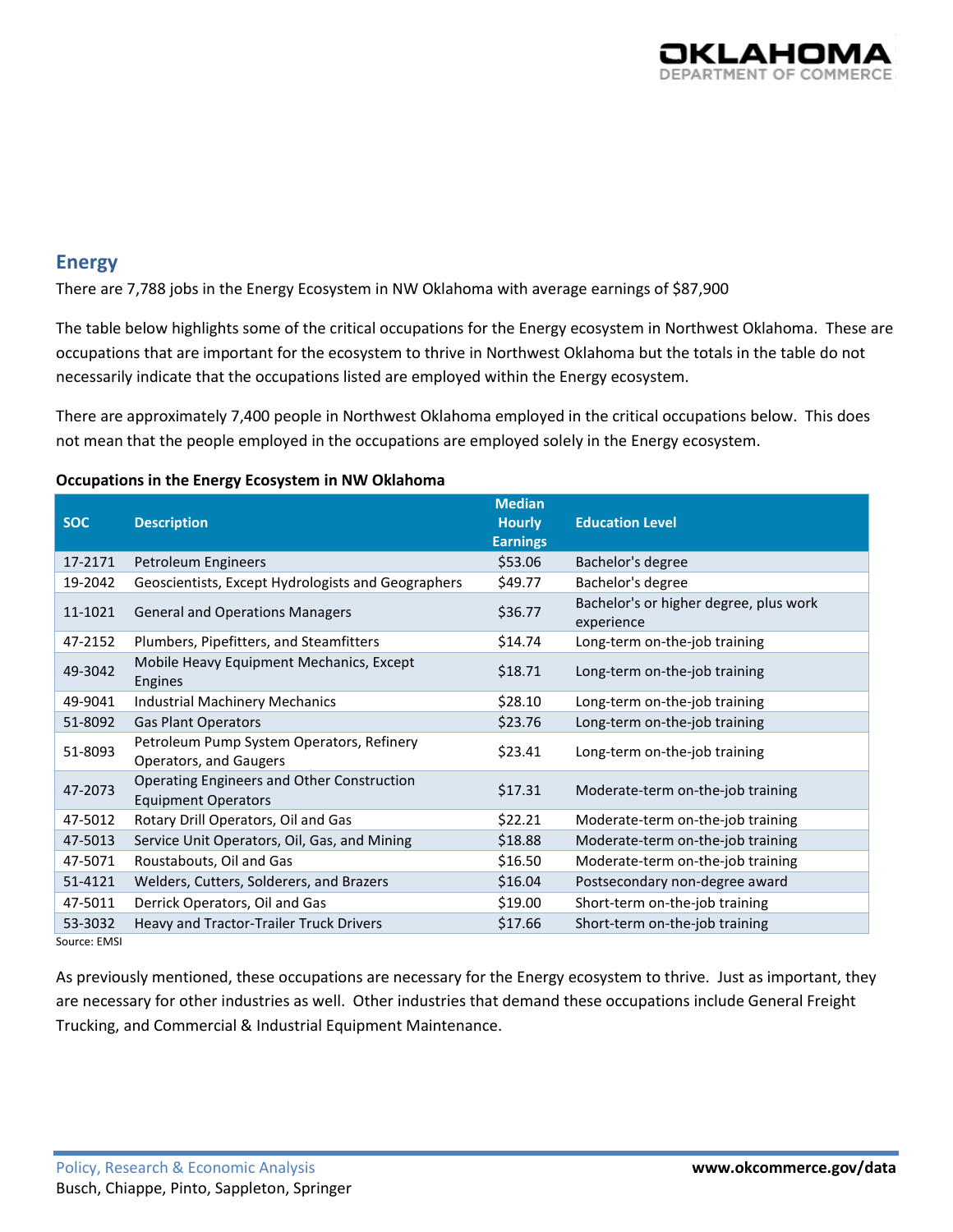

# **Information & Financial Services**

There are 3,240 jobs in the Information & Financial Services ecosystem in NW Oklahoma with average wages of \$53,400.

The table below highlights some of the critical occupations for the Information & Financial Services ecosystem in Northwest Oklahoma. These are occupations that are important for the ecosystem to thrive in Northwest Oklahoma but the totals in the table do not necessarily indicate that the occupations listed are employed within the Information & Financial Services ecosystem.

There are approximately 4,100 people in Northwest Oklahoma employed in the critical occupations below. This does not mean that the people employed in the occupations are employed solely in the Information & Financial Services ecosystem.

| <b>Description</b>                                                               | <b>Median Hourly</b><br><b>Earnings</b> | <b>Education Level</b>                               |
|----------------------------------------------------------------------------------|-----------------------------------------|------------------------------------------------------|
| <b>Computer User Support Specialists</b>                                         | \$15.77                                 | Associate's degree                                   |
| <b>Accountants and Auditors</b>                                                  | \$23.64                                 | Bachelor's degree                                    |
| <b>Financial Analysts</b>                                                        | \$30.93                                 | Bachelor's degree                                    |
| <b>Computer Systems Analysts</b>                                                 | \$24.24                                 | Bachelor's degree                                    |
| <b>Computer Programmers</b>                                                      | \$24.68                                 | Bachelor's degree                                    |
| Software Developers, Applications                                                | \$24.91                                 | Bachelor's degree                                    |
| Network and Computer Systems Administrators                                      | \$26.37                                 | Bachelor's degree                                    |
| Securities, Commodities, and Financial Services<br>Sales Agents                  | \$16.26                                 | Bachelor's degree                                    |
| <b>General and Operations Managers</b>                                           | \$36.77                                 | Bachelor's or higher degree, plus<br>work experience |
| <b>Financial Managers</b>                                                        | \$39.67                                 | Bachelor's or higher degree, plus<br>work experience |
| <b>Management Analysts</b>                                                       | \$22.35                                 | Bachelor's or higher degree, plus<br>work experience |
| Telecommunications Line Installers and Repairers                                 | \$20.51                                 | Long-term on-the-job training                        |
| Bookkeeping, Accounting, and Auditing Clerks                                     | \$13.21                                 | Moderate-term on-the-job<br>training                 |
| Insurance Claims and Policy Processing Clerks                                    | \$11.84                                 | Moderate-term on-the-job<br>training                 |
| Telecommunications Equipment Installers and<br>Repairers, Except Line Installers | \$22.82                                 | Postsecondary non-degree award                       |
|                                                                                  |                                         |                                                      |

#### **Occupations in the Energy Ecosystem in NW Oklahoma**

Source: EMSI

As previously mentioned, these occupations are necessary for the Information & Financial Services ecosystem to thrive. Just as important, they are necessary for other industries as well. Other industries that demand these occupations include Computer Systems Design, Engineering Services and Wholesale Trade among others.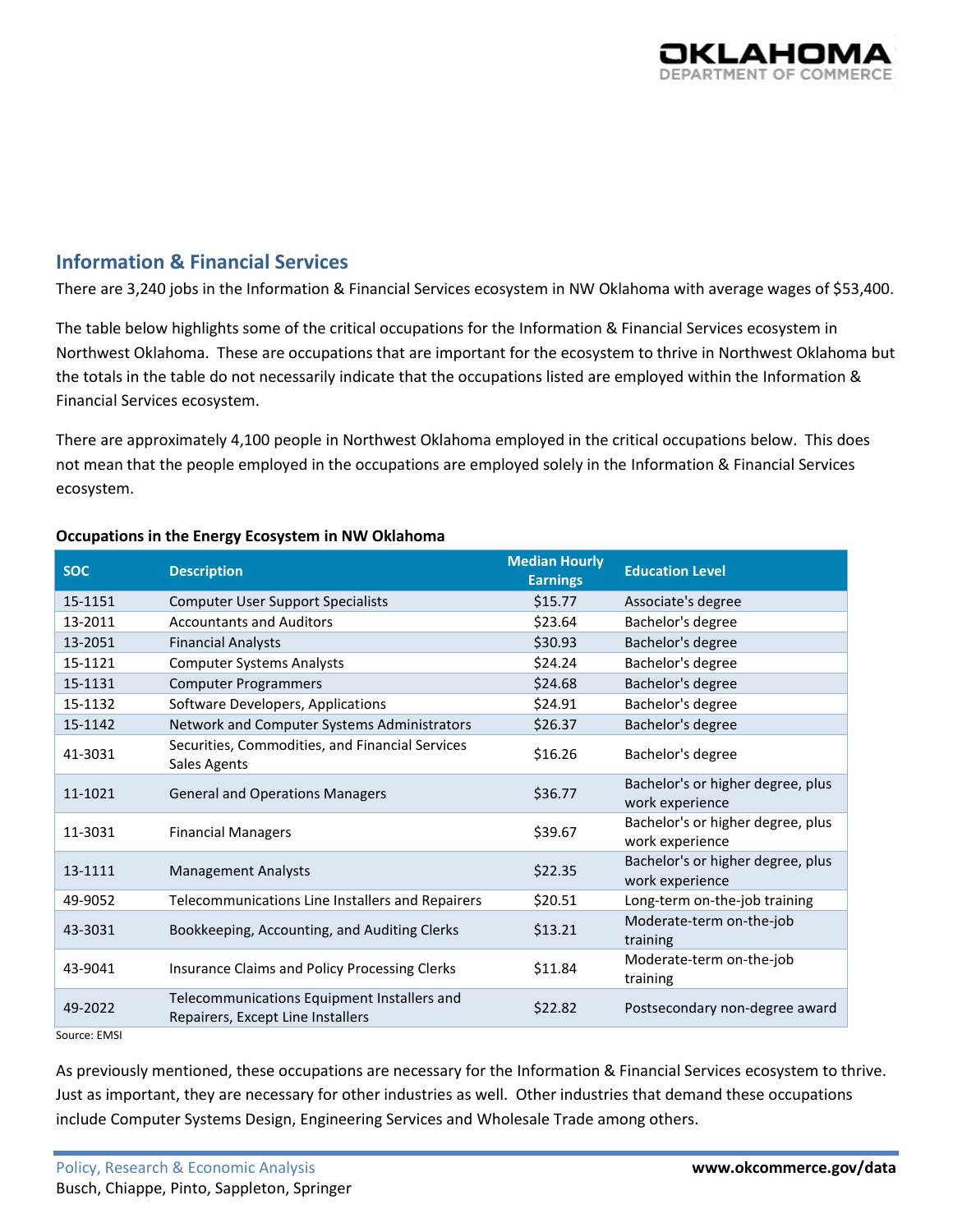

# **Transportation & Distribution**

There are 5,073 jobs in the Transportation & Distribution ecosystem in NW Oklahoma with average earnings of \$62,000.

The table below highlights some of the critical occupations for the Transportation & Distribution ecosystem in Northwest Oklahoma. These are occupations that are important for the ecosystem to thrive in Northwest Oklahoma but the totals in the table do not necessarily indicate that the occupations listed are employed within the Transportation & Distribution ecosystem.

There are approximately 5,700 people in Northwest Oklahoma employed in the critical occupations below. This does not mean that the people employed in the occupations are employed solely in the Transportation & Distribution ecosystem.

| <b>SOC</b>                             | <b>Description</b>                                                  | <b>Median Hourly</b><br><b>Earnings</b> | <b>Education Level</b>                               |
|----------------------------------------|---------------------------------------------------------------------|-----------------------------------------|------------------------------------------------------|
| 13-1081                                | Logisticians                                                        | \$31.34                                 | Bachelor's degree                                    |
| 11-1021                                | <b>General and Operations Managers</b>                              | \$36.77                                 | Bachelor's or higher degree, plus<br>work experience |
| 49-3041                                | Farm Equipment Mechanics and Service<br><b>Technicians</b>          | \$13.58                                 | Long-term on-the-job training                        |
| 49-3042                                | Mobile Heavy Equipment Mechanics, Except<br>Engines                 | \$18.71                                 | Long-term on-the-job training                        |
| 49-9041                                | <b>Industrial Machinery Mechanics</b>                               | \$28.10                                 | Long-term on-the-job training                        |
| 51-8093                                | Petroleum Pump System Operators, Refinery<br>Operators, and Gaugers | \$23.41                                 | Long-term on-the-job training                        |
| 43-5032                                | Dispatchers, Except Police, Fire, and Ambulance                     | \$18.53                                 | Moderate-term on-the-job training                    |
| 49-9071                                | Maintenance and Repair Workers, General                             | \$14.17                                 | Moderate-term on-the-job training                    |
| 49-3011                                | Aircraft Mechanics and Service Technicians                          | \$22.38                                 | Postsecondary non-degree award                       |
| 49-3031                                | Bus and Truck Mechanics and Diesel Engine<br><b>Specialists</b>     | \$17.27                                 | Postsecondary non-degree award                       |
| 51-4121                                | Welders, Cutters, Solderers, and Brazers                            | \$16.04                                 | Postsecondary non-degree award                       |
| 53-3032                                | Heavy and Tractor-Trailer Truck Drivers                             | \$17.66                                 | Short-term on-the-job training                       |
| 53-7051                                | <b>Industrial Truck and Tractor Operators</b>                       | \$14.40                                 | Short-term on-the-job training                       |
| 11-3071<br>$C_{\text{AllHOM}}$ $FMACI$ | Transportation, Storage, and Distribution<br>Managers               | \$35.35                                 | Work experience in a related<br>occupation           |

#### **Occupations in the Transportation & Distribution Ecosystem in NW Oklahoma**

Source: EMSI

As previously mentioned, these occupations are necessary for the Transportation & Distribution ecosystem to thrive. Just as important, they are necessary for other industries as well. Other industries that demand these occupations include Support Activities for Oil & Gas Operations and Oil & Gas Machinery Manufacturing among others.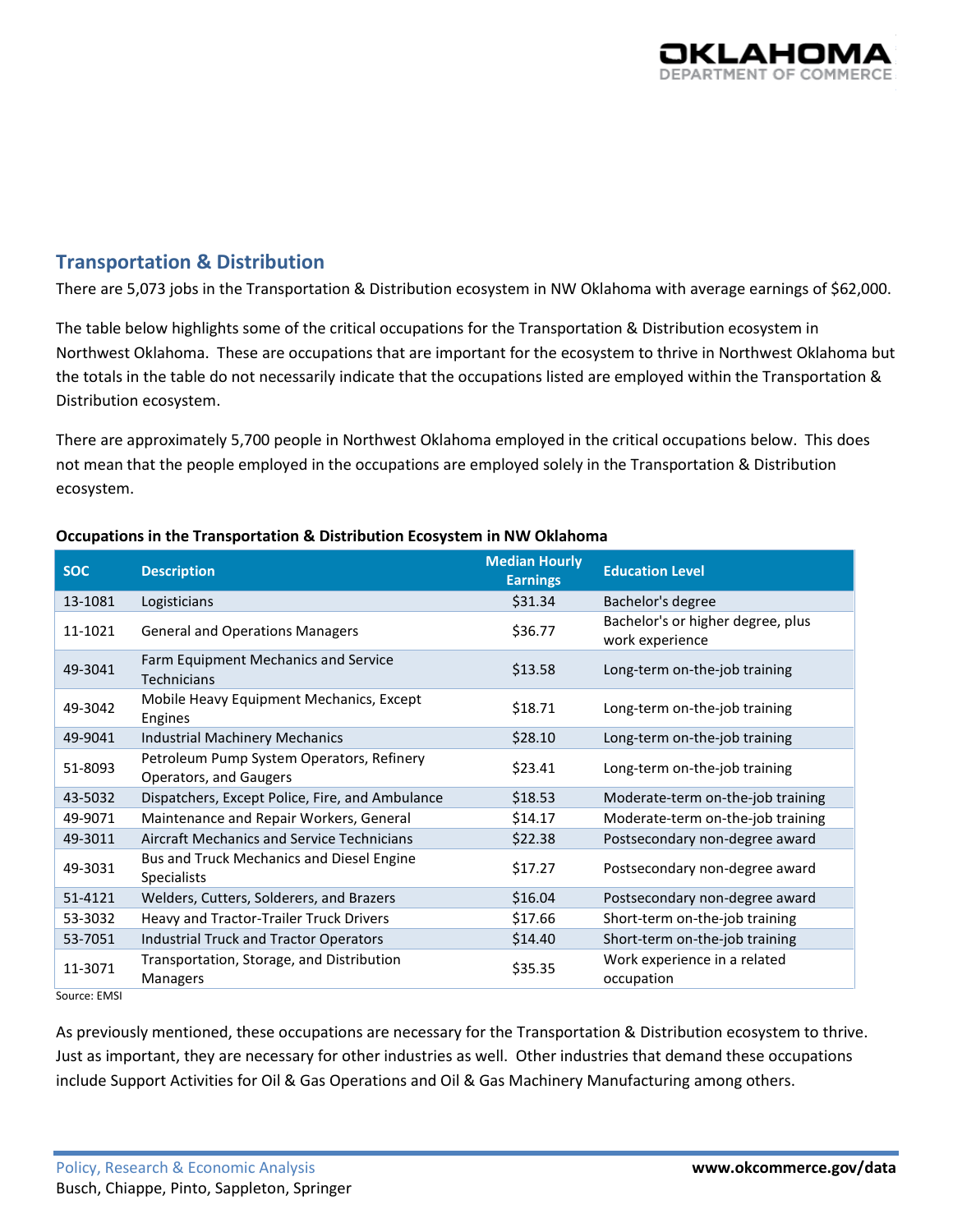

# **Construction (Regional Complementary)**

There are 7,152 jobs in the Construction ecosystem in NW Oklahoma with average earnings of \$52,000.

The table below highlights some of the critical occupations for the Construction ecosystem in Northwest Oklahoma. These are occupations that are important for the ecosystem to thrive in Northwest Oklahoma but the totals in the table do not necessarily indicate that the occupations listed are employed within the Construction ecosystem.

There are approximately 8,000 people in Northwest Oklahoma employed in the occupations below. This does not mean that the people employed in the occupations are employed solely in the Construction ecosystem.

#### **SOC Description Median Hourly Earnings Education Level** 11-1021 General and Operations Managers \$36.77 Bachelor's or higher degree, plus work experience 11-9021 Construction Managers \$28.36 Bachelor's degree 17-2051 Civil Engineers **17-2051** Civil Engineers **17-2051** S40.86 Bachelor's degree 41-4012 Sales Representatives, Wholesale and Manufacturing, Sales Representatives, wholesale and Mandracturing,  $$17.86$  Moderate-term on-the-job training Except Technical and Scientific Products 43-3031 Bookkeeping, Accounting, and Auditing Clerks \$13.21 Moderate-term on-the-job training 47-2031 Carpenters \$14.25 Long-term on-the-job training 47-2051 Cement Masons and Concrete Finishers \$10.98 Moderate-term on-the-job training 47-2073 Operating Engineers and Other Construction  $$17.31$  Moderate-term on-the-job training 47-2111 Electricians \$20.95 Long-term on-the-job training 47-2152 Plumbers, Pipefitters, and Steamfitters **\$14.74** Long-term on-the-job training 47-2211 Sheet Metal Workers \$20.57 Long-term on-the-job training 49-9021 Heating, Air Conditioning, and Refrigeration Mechanics \$18.75 Postsecondary non-degree award 51-4041 Machinists **Machinists Machinists Machinists 17.29** Long-term on-the-job training 51-4121 Welders, Cutters, Solderers, and Brazers \$16.04 Postsecondary non-degree award 53-3032 Heavy and Tractor-Trailer Truck Drivers \$17.66 Short-term on-the-job training

#### **Occupations in the Construction Ecosystem in NW Oklahoma**

Source: EMSI

As previously mentioned, these occupations are necessary for the Construction ecosystem to thrive. Just as important, they are necessary for other industries as well. Other industries that demand these occupations include Support Activities for Wholesale Trade, Machine Shops and Oil & Gas Pipeline Construction among others.